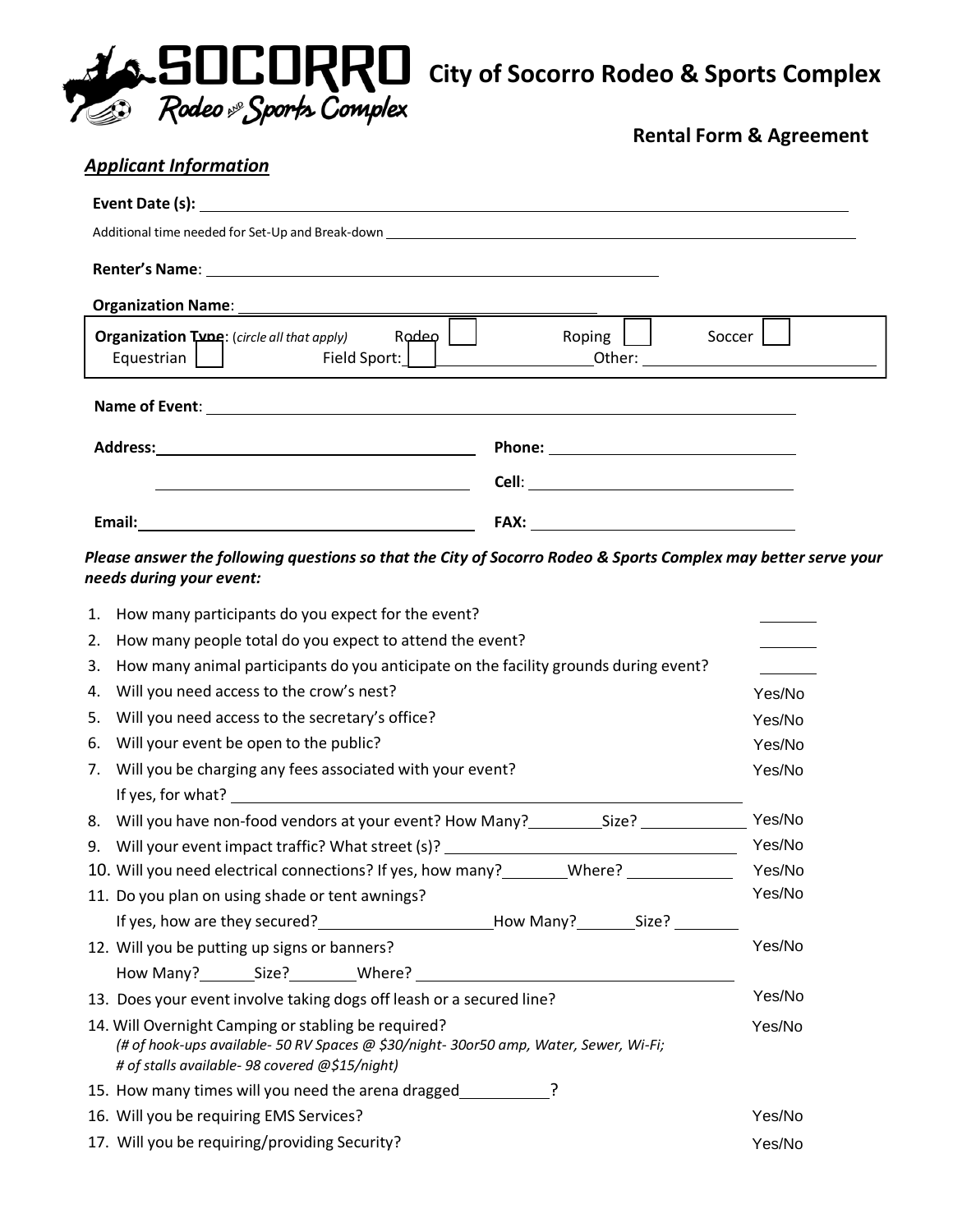# *Reservation Information*

- Reservations can be made by completing this Rental Form and Agreement along with submitting the Damage and Compliance Deposit. Forms can be emailed, mailed, or dropped off in person from 7 a.m. to 3 p.m. weekdays at City of Socorro's Rodeo & Sports Complex, 1 Rodeo Road, Socorro, NM, 87801. Deposit can be paid by check made payable to "City of Socorro".
- 50% of total rental fee due upon the date of reservation with the balance due within (30) days prior to the event date. *Event dates will not be scheduled until Rental Agreement is signed and submitted, and a deposit is made.*
- An additional minimum **Damage and Compliance** deposit of \$500 is required for all groups. This deposit will be returned approximately 15 days after your event if the facility is returned into its original condition, and arrival/departure of park was completed within the hours scheduled. If any rules or regulations are violated, part or all the deposit may be forfeited.
- Any changes made to the rental information, after approval is issued, requires a written request to City of Socorro's staff with a signed approval at least (14) days prior to event date.
- Renter shall submit a list of *ALL* vendors involved or present at the event no later than (7) days prior to event. A vendor constitutes any entity selling or providing goods or services separate from the event. There is a per vendor fee associated with any vendors selling or providing goods or services on the event grounds during event. \*ABSOLUTELY NO ALCOHOL VENDORS.
- There are set discounts for youth groups or non-profit groups; however, on a case-by-case basis, through a special request to management, City of Socorro staff may reduce fees accordingly.
- **Insurance** All events are encouraged to provide their own Special Event Insurance coverage. If providing own, City of Socorro requires that renters provide proof of insurance in the amount of \$1,000,000 general liability coverage with a separate endorsement naming "City of Socorro" as additional insured. Submit prior to event.

### **Applicants Initials**

### *Cancellation and Refunds*

- Cancellation must be in writing no later than 60 days prior to reserved date.
- The deposit is non-refundable within 60 days of reserved date. However, if applicant chooses to reschedule event for another date the deposit may, at City of Socorro's discretion, be applied to the new date.
- There will be a 10% administration fee of the total rental agreement amount deducted from the deposit for any cancellation of up to 60 days prior to the event.
- City of Socorro reserves the right to cancel any permits or event, or to close the facility to use, if weather or safety conditions make use of facility hazardous to the user, the public or is potentially damaging to facility.

**Applicants Initials**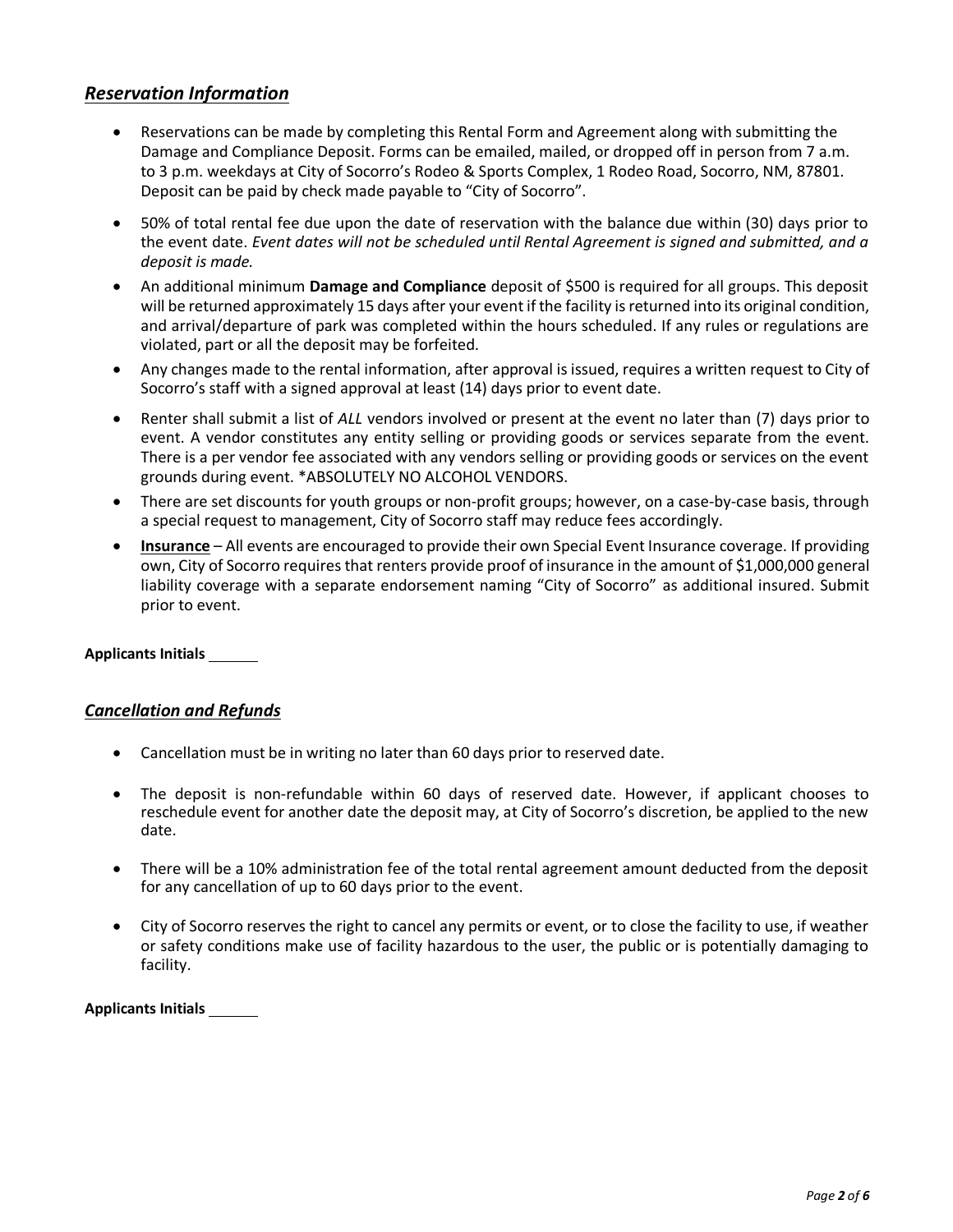# *City of Socorro Rodeo & Soccer Complex Rules and Regulations*

- City of Socorro Rodeo & Sports Complex is a multi-use facility which also includes covered and uncovered rodeo arenas, sports fields, RV Park, stalls and a cross country track. Multiple user groups may be using the park and equestrian facility at the same time. Please be courteous to others who may be using the grounds at the same time as your event.
- Renter is responsible for complete cleanup of the facility and *leaving the facility in good condition.*
	- No clean out of horse/livestock trailers in the parking area is allowed. Please dispose of all manure in the appropriate areas provided.
	- Please clean up after your dogs and dispose in the appropriate areas.
	- Please dispose of all used feed or bedding products in appropriate areas.
	- Please dispose of all garbage in the appropriate garbage cans or dumpsters.
- No additional material may be added to the footing of the any of the arena.
- Overnight parking is not allowed at the City of Socorro Rodeo & Sports Complex without specific approval of the General Manager and must be requested at the time of reservation of the facility.
- One day events must move off the facility grounds immediately following your event. No overnight camping or stabling unless otherwise requested, approved and paid for.
- Event apparatuses may be assembled the night prior to event, with approval, provided that they do not interfere with another event/renter.
- Dogs must always be on a leash, unless specific for a dog event, on facility grounds.
- The City of Socorro Rodeo & Sports Complex may be reserved up to a year in advance of the date requested on a first come, first-served basis. City reserves the right to *request* a reserved arena or field and/or date be moved, depending on the event, to accommodate for a larger user group needing a multiple arena/facility rental.
- PA Sound systems including music is allowed as long it does not exceed 60 db averages at the perimeter of the Complex property lines or extend outside the hours of 8 am to 9 pm. Contact City of Socorro offices for more information if you are concerned about this restriction. Absolutely NO explicit language if music is being played.
- Direct cost and refundable damage/compliance fees apply. Direct costs include but are not limited to; dumpsters and/or garbage clean up, portable toilets and park staff time required for any event.
- Personal BBQs are allowed in designated areas only.
- **Sale of food and/or alcohol on the City of Socorro Rodeo & Sports Complex is prohibited.**
- City of Socorro requires that all advertising and flyers regarding events which are held on City property be submitted for approval prior to their release. Please allow up to (15) days for the approval process.
- All attendees at events must comply with the City of Socorro Rodeo & Sports Complex Rules and Regulations and with the directions and instructions given by Complex Staff.
- Failure to comply with, or any violation of rules may result in termination of your event and forfeiture of deposit(s).
- Check-in times for stalls and RV spots are from 7a.m. to 10p.m. during the event. During the work week times will be 7 a.m. to 3 p.m.
- To make reservations call (575) 835-8927 or go online @socorronm.gov

**Applicants Initials**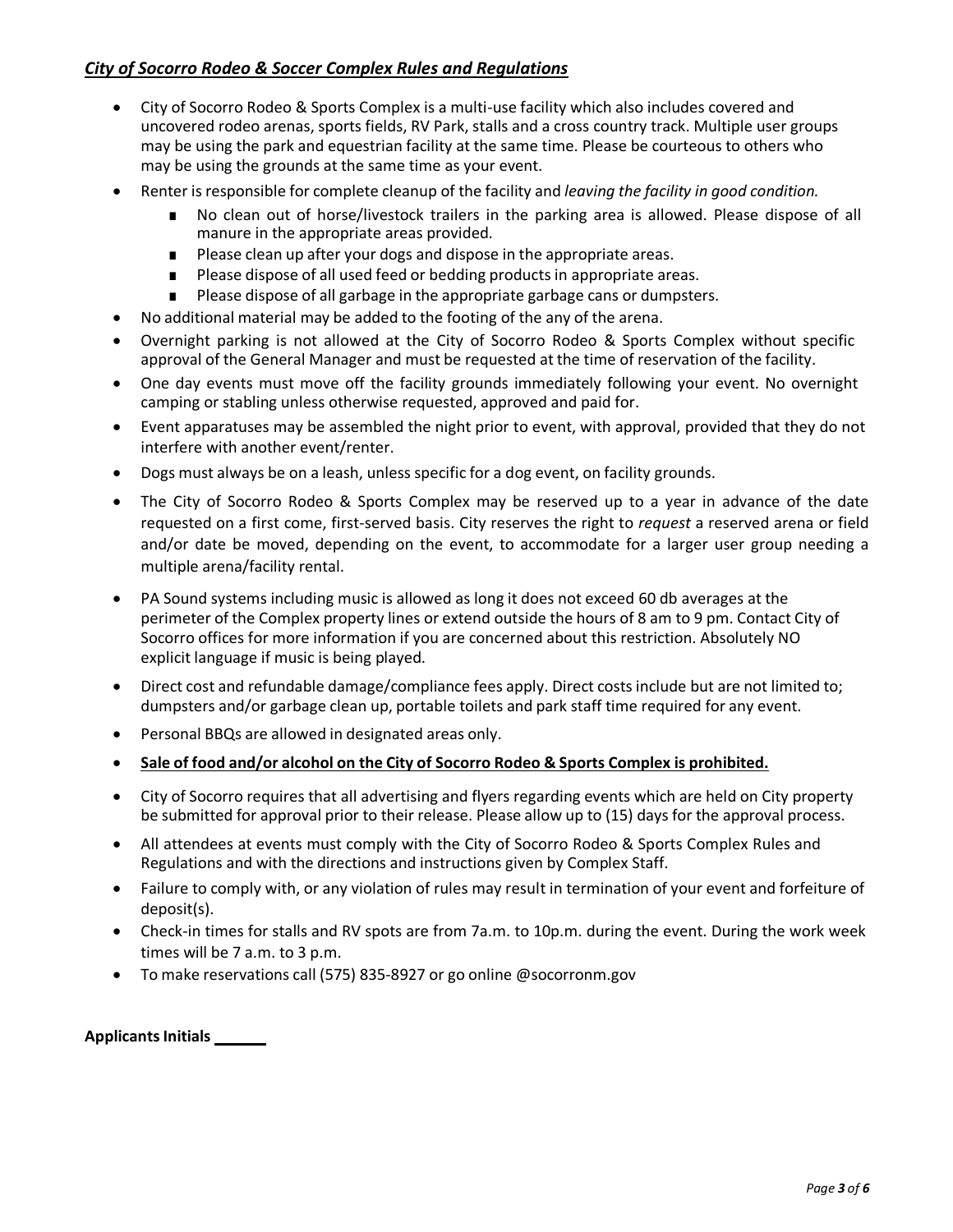# *City of Socorro Rodeo & Sports Complex Fee Schedule*

Amenities include rest rooms, water, electricity, PA system, ample trailer parking and secure areas with locking gates*. Soccer fields are not to be used for animal activities.*

| Please select all facilities that will be used for event:                                                                                                                                                                                                                                                                                                                                                    |                          |    |
|--------------------------------------------------------------------------------------------------------------------------------------------------------------------------------------------------------------------------------------------------------------------------------------------------------------------------------------------------------------------------------------------------------------|--------------------------|----|
| Covered Rodeo Arena*                                                                                                                                                                                                                                                                                                                                                                                         | <b>Blue Canyon Trail</b> |    |
| Outdoor Arena                                                                                                                                                                                                                                                                                                                                                                                                | Soccer Fields            |    |
| <b>Cross Country Track</b>                                                                                                                                                                                                                                                                                                                                                                                   | Other                    |    |
| Rental Fees*: All fees are a per day use<br>\$500 per day for Covered Rodeo arena** / *** (Reduced Fee \$100/Day)                                                                                                                                                                                                                                                                                            |                          |    |
| \$200 per day for Outdoor arena                                                                                                                                                                                                                                                                                                                                                                              |                          |    |
| \$300 per day for Convention Center***                                                                                                                                                                                                                                                                                                                                                                       |                          |    |
| \$300 per day for Soccer Fields***                                                                                                                                                                                                                                                                                                                                                                           |                          |    |
| \$500 Damage & Compliance Deposit (mandatory charge)<br>*May be refundable if facility is returned in same conditions received<br>**Must provide your own cleaning committee                                                                                                                                                                                                                                 |                          | \$ |
| *Does not include fees collected for Additional Items; see below, the fees for Complex rental still apply.<br>**Includes two arena work-ups; one immediately prior to event and one at renter's request.<br>***There is a \$30 per day discount for events renting either the Covered Rodeo Arena, Convention Center or Soccer Fields for more<br>than two (2) consecutive days.<br><b>Additional Items:</b> |                          |    |
| \$10 per day for dry camping                                                                                                                                                                                                                                                                                                                                                                                 |                          |    |
| \$10 Dump Station                                                                                                                                                                                                                                                                                                                                                                                            |                          |    |
| \$30 per RV hook up                                                                                                                                                                                                                                                                                                                                                                                          |                          |    |
| \$15 per Covered Stall                                                                                                                                                                                                                                                                                                                                                                                       |                          |    |
| \$15 per horse for Arena Pens ***** may not be available for rent depending on event*****                                                                                                                                                                                                                                                                                                                    |                          |    |
| Emergency Medical Services - \$145/First hour or any portion thereof; \$108/2 <sup>nd</sup> hour & any whole hour<br>thereafter; \$27/15min increments after 1 <sup>st</sup> hour                                                                                                                                                                                                                            |                          |    |
| Police/Security - \$25/hour/officer                                                                                                                                                                                                                                                                                                                                                                          |                          |    |
| \$100 per Vendor Space                                                                                                                                                                                                                                                                                                                                                                                       |                          |    |
| - includes space for a trailer or 10 x 10 +/- space used for selling or providing products or services for profit unrelated toevent. All vendors must<br>obtain prior approval of Event Host and abide by City of Socorro's Rules and Regulations.                                                                                                                                                           |                          |    |
| \$250 per day for additional Tractor Work                                                                                                                                                                                                                                                                                                                                                                    |                          |    |
| \$25 per day for PA System                                                                                                                                                                                                                                                                                                                                                                                   |                          |    |
| \$50 per night for Covered Arena Lights                                                                                                                                                                                                                                                                                                                                                                      |                          |    |
| \$25 Event Attendant per hour                                                                                                                                                                                                                                                                                                                                                                                |                          |    |
| \$50 Complex or Maintenance Staff per hour                                                                                                                                                                                                                                                                                                                                                                   |                          |    |
| \$ Other: (ex-For Barrel Races with Exhibitions: \$1.00 per exhibition run)                                                                                                                                                                                                                                                                                                                                  |                          |    |
| 5% of gross ticket sales (or a minimum of \$500 whichever is greater) as a Complex Rental Fee<br>- if Complex is used for events charging an admission fee to the event.<br>*****The City of Socorro reserves the right to negotiate fees on a per event basis*****                                                                                                                                          |                          |    |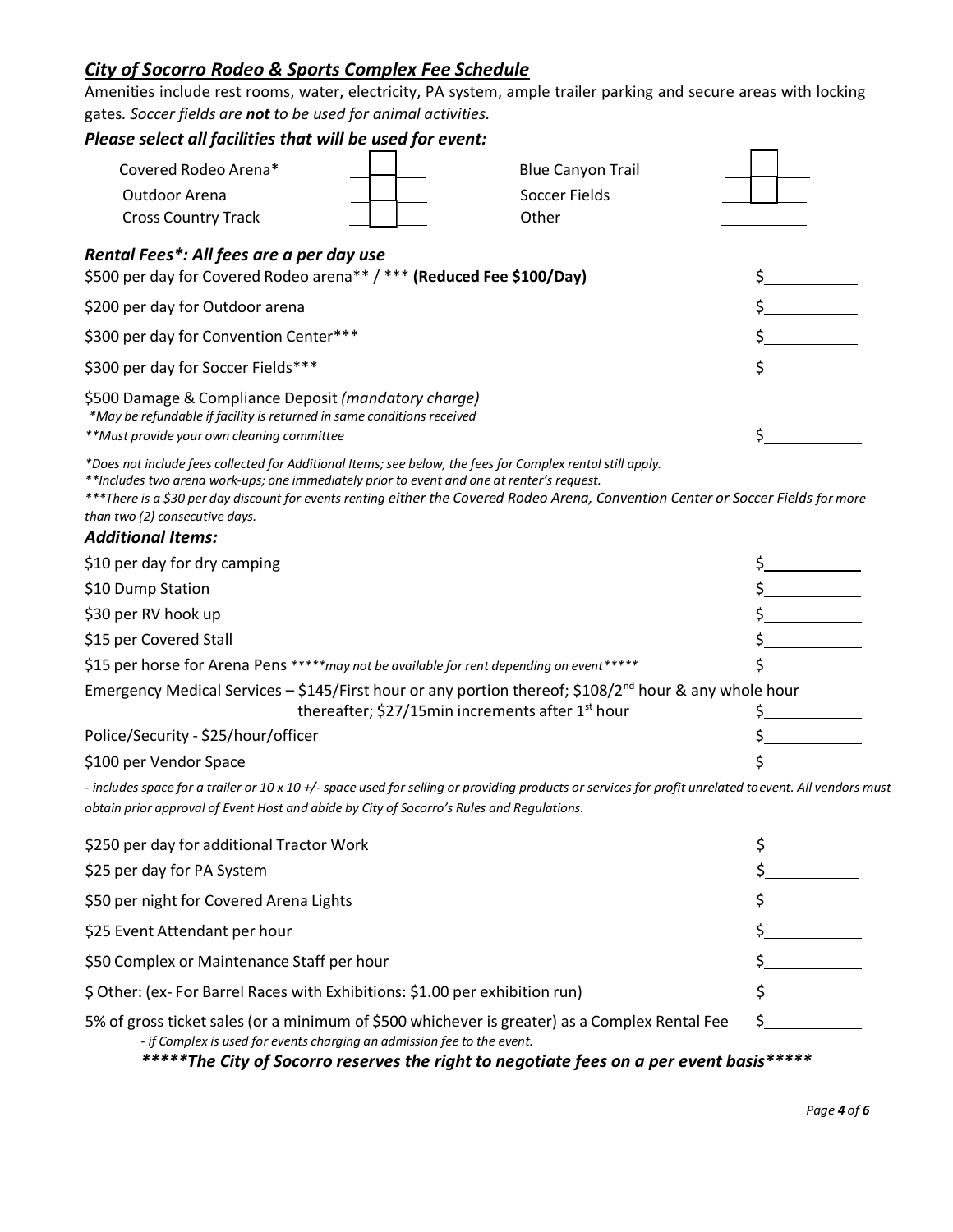| Subtotal                                                                            |  |
|-------------------------------------------------------------------------------------|--|
| <b>Event Total Due</b>                                                              |  |
| (50% of this Total Due amount is required for a deposit to hold requested date(s).) |  |

*Page 5 of 6*